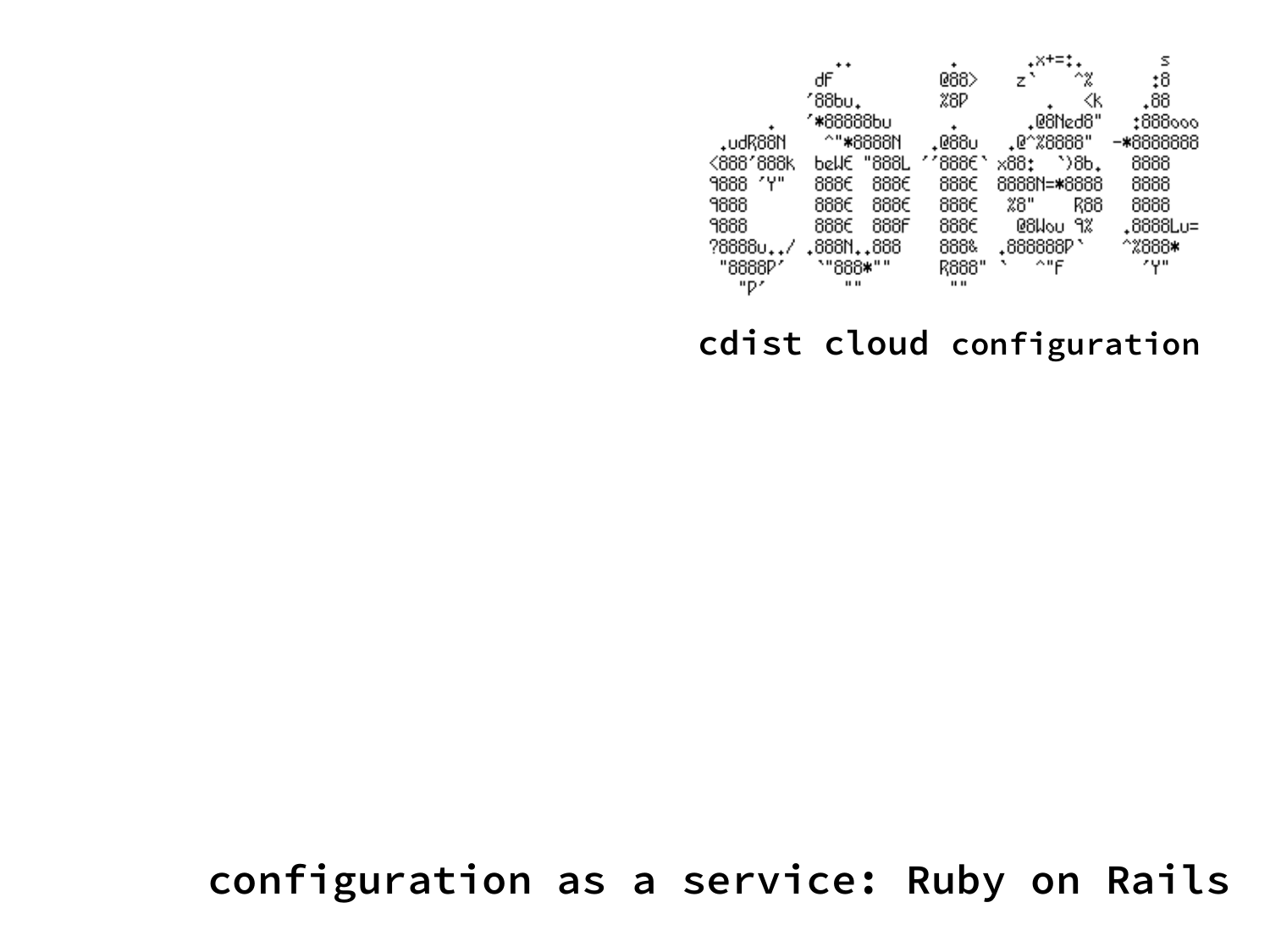# Ruby on Rails Configuration as a Service (CaaS)

## A self service portal that **enables developers** to turn their (virtual) machine into a **Ruby on Rails** host.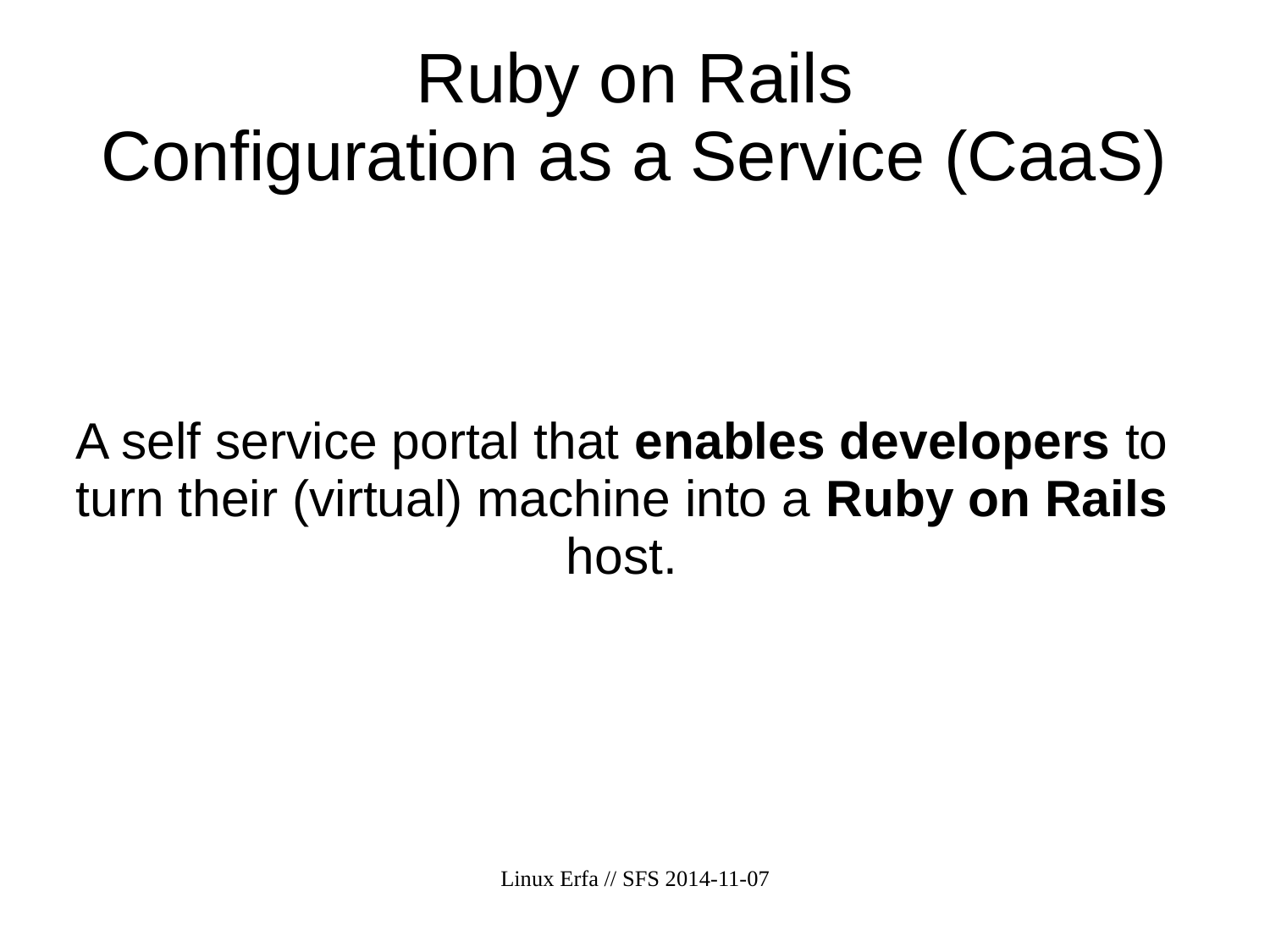## Enable Users Developers

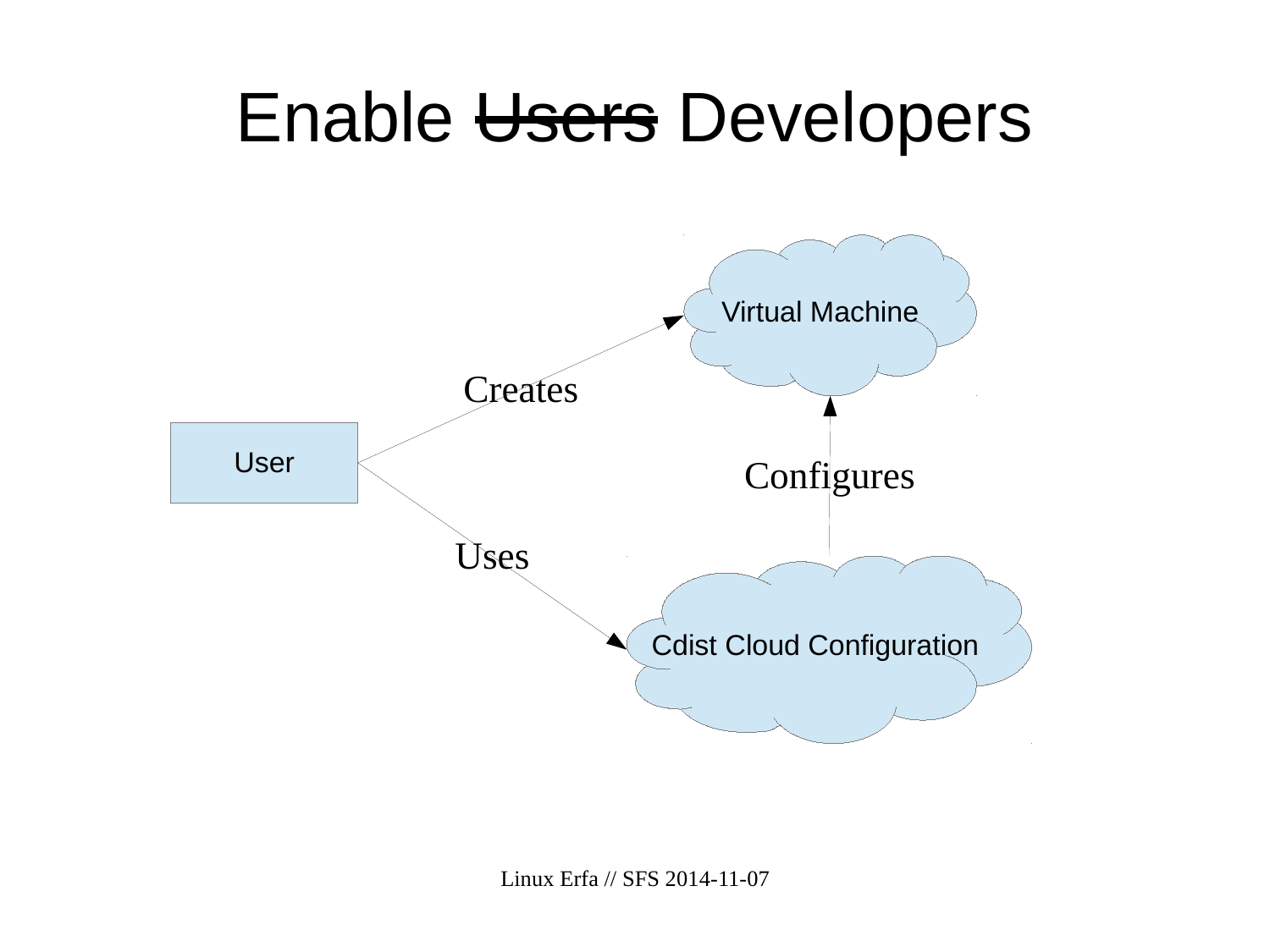## The Basic Concept

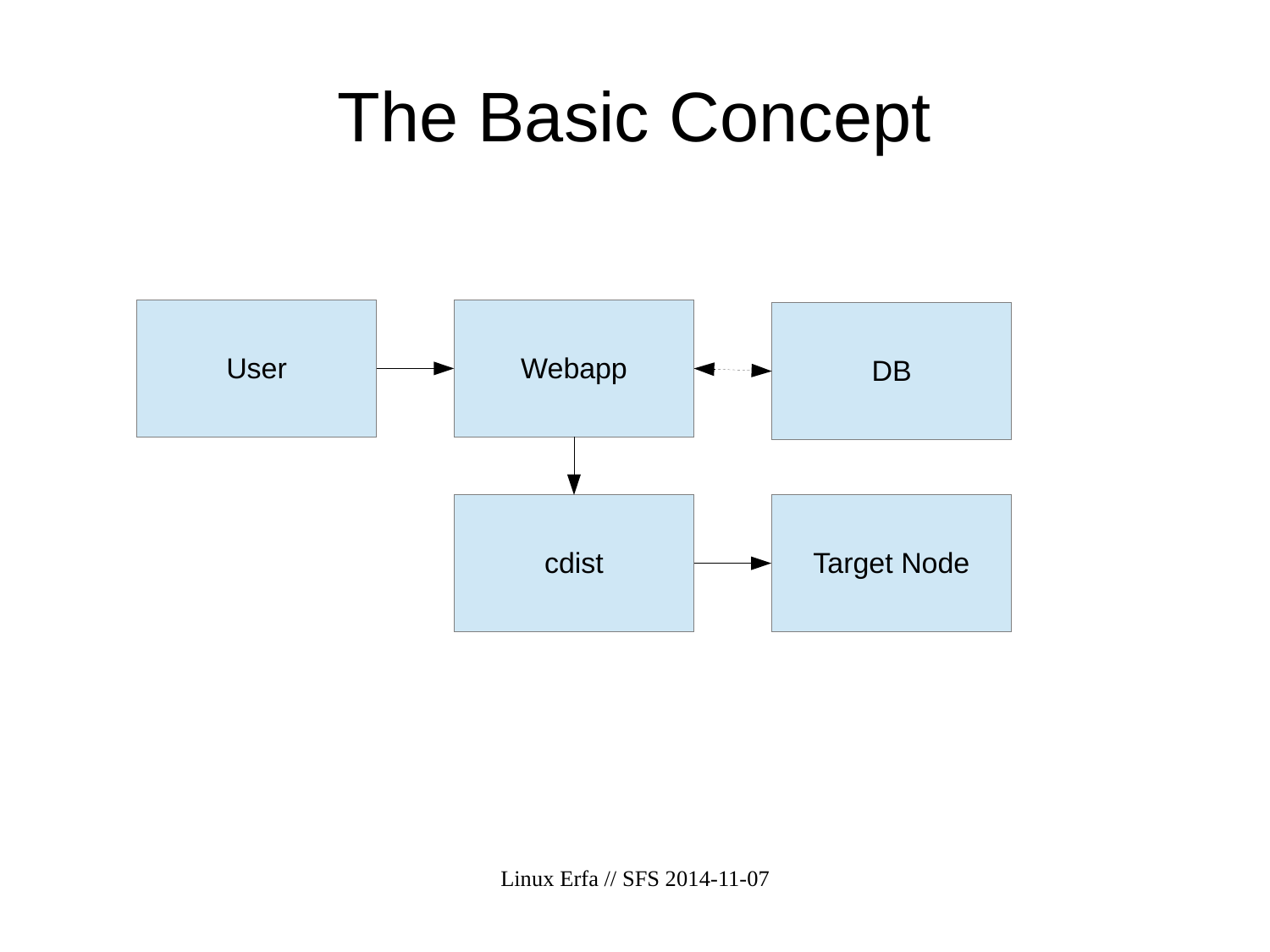# Webapp Design



Linux Erfa // SFS 2014-11-07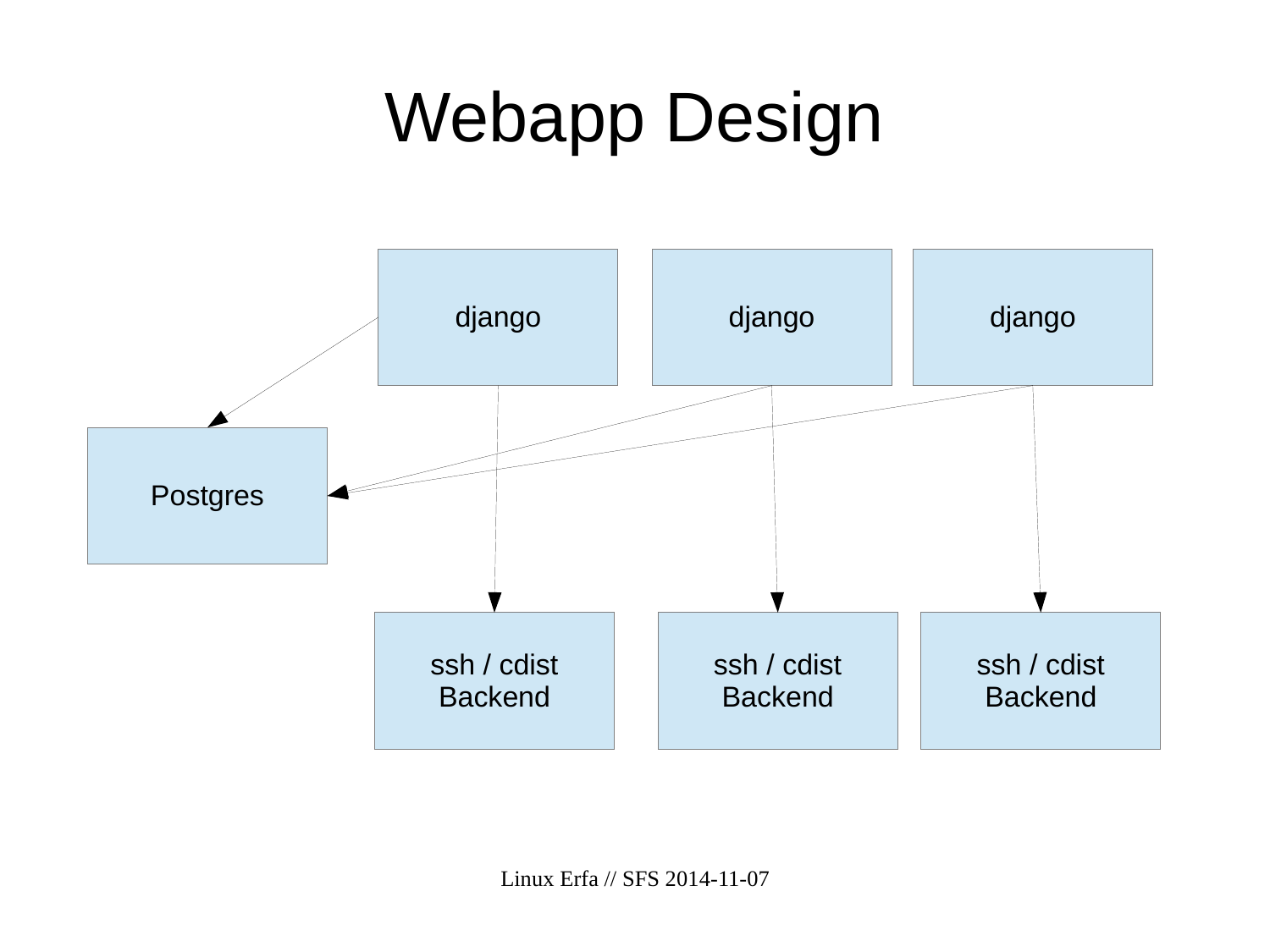## The tech stack

- Ruby on Rails
- Nginx
	- Tunings for RoR
	- Connection to Unicorn
- Unicorn
	- Tunings for standard use cases
	- Hot restart
- A documentation







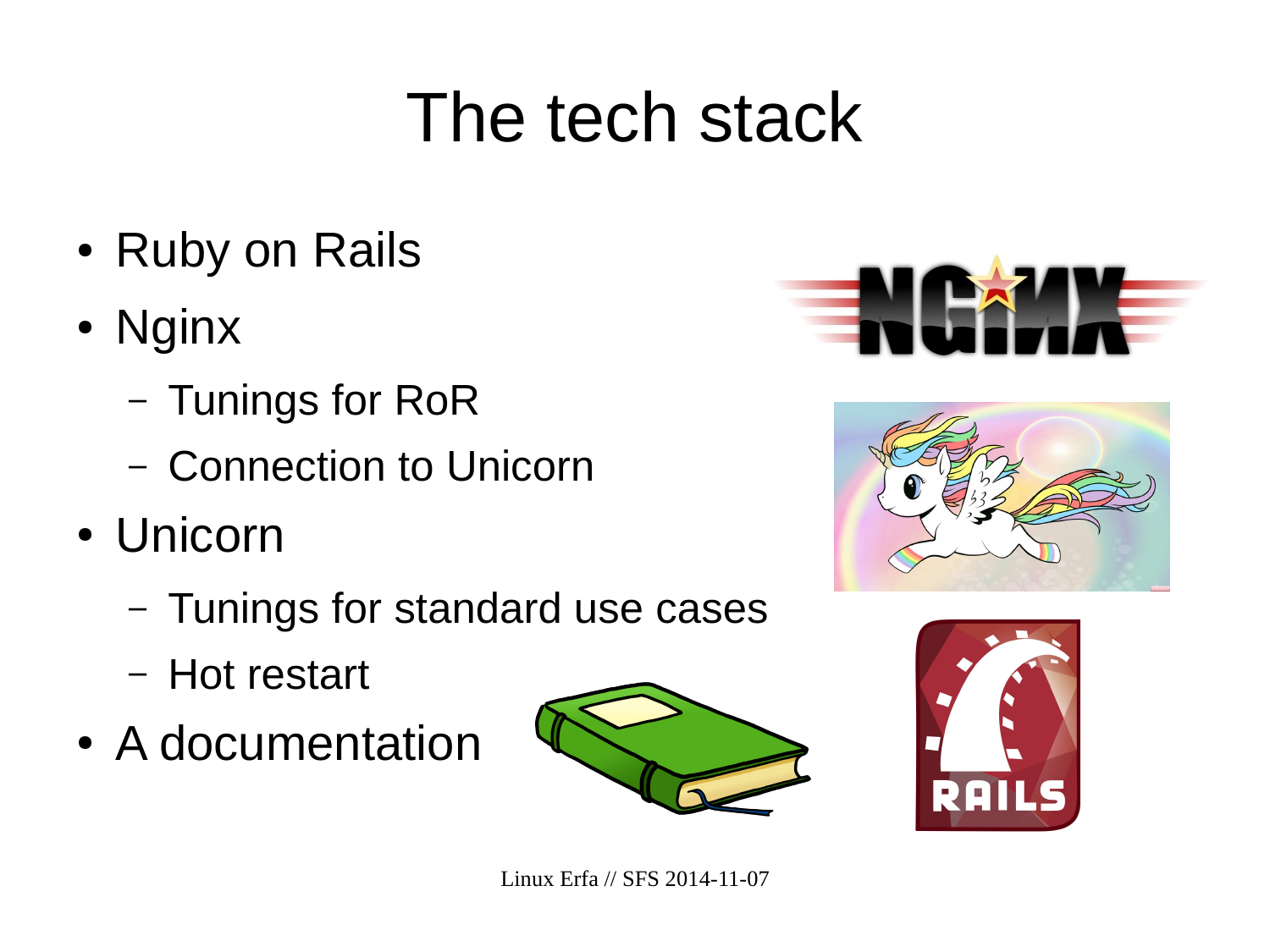# rails-hosting.ch prototype

@127.0.0.1:8000

 $\mathbf{v} \in$  $\gg$ 

## rails-hosting.ch

Welcome to rails-hosting.ch! We provide you with Ruby on Rails Hosting on your own infrastructure or a hosted service.

You can configure your Host with Ruby on Rails here in three steps:

- 1. Login in or create an account
- 2. Grant access to your host
- 3. Configure your host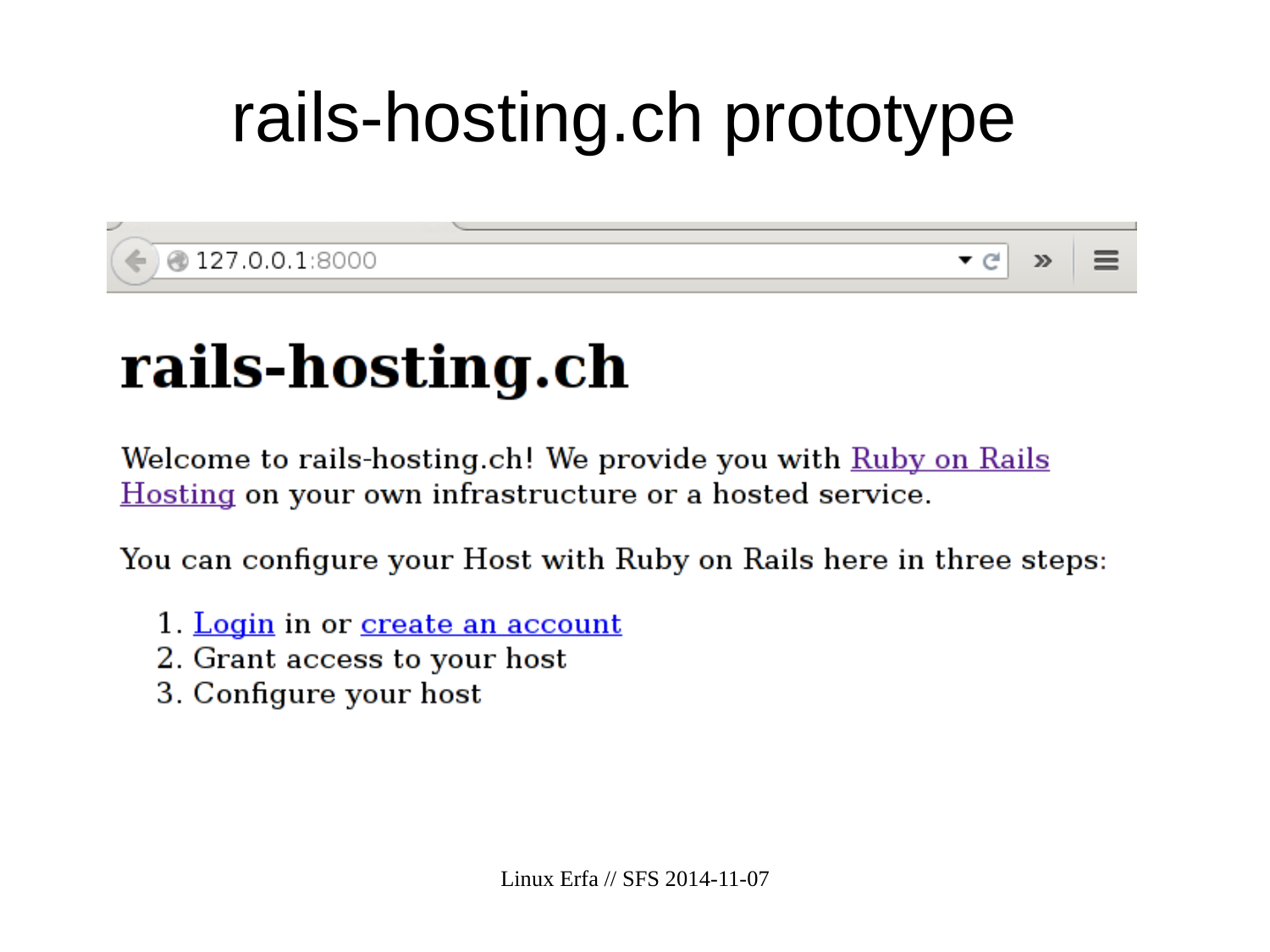# rails-hosting.ch prototype (2)

 $\bullet$  G

ă

 $\gg$ 

127.0.0.1:8000/config/register

## rails-hosting.ch

## Create an account

| Username:                                     | Required. 30 characters or |  |  |  |  |  |  |
|-----------------------------------------------|----------------------------|--|--|--|--|--|--|
| fewer. Letters, digits and $\omega/1+1$ only. |                            |  |  |  |  |  |  |
| Email:                                        |                            |  |  |  |  |  |  |
| Password:                                     |                            |  |  |  |  |  |  |
| Password confirmation:                        | Enter the same             |  |  |  |  |  |  |
| password as above, for verification.          |                            |  |  |  |  |  |  |
| Create the account                            |                            |  |  |  |  |  |  |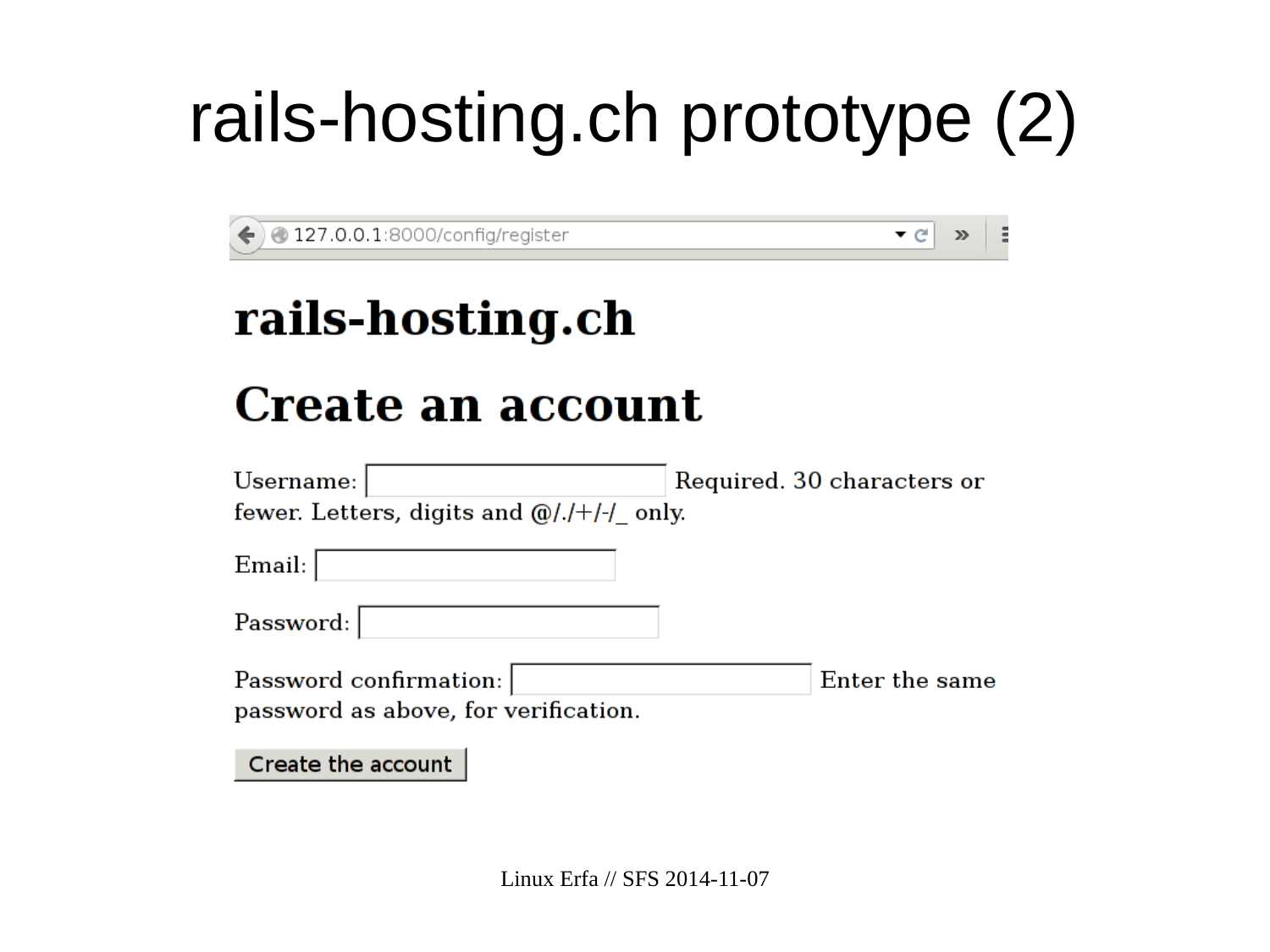# rails-hosting.ch prototype (3)

● 127.0.0.1:8000  $\mathbf{v}$  el  $\mathbf{r}$   $\mathbf{v}$  Duc

### rails-hosting.ch

n14 Logout

Welcome to rails-hosting.ch! We provide you with Ruby on Rails Hosting on your own infrastructure or a hosted service.

You can configure your Host with Ruby on Rails here in three steps:

1. Logged in  $\checkmark$ 

- 2. Grant access to your host
- 3. Configure your host

#### **Grant Access**

#### **Automatic Configuration**

To automatically grant access, you can run the following command as root on your host:

```
curl -s http://127.0.0.1:8000/config/grant_access_script | sh -s
```
If everything went fine, it will print "sucess".

#### **Manual Configuration**

To manually grant access or to debug, in case the above script did not succeed, take the following steps:

- Add the public key to  $\sim$  root/.ssh/authorzied keys
- Ensure root login is allowed (/etc/sshd/sshd\_config should contain "PermitRootLogin without-password)
- Ensure that port 22 is not firewalled

### **Verify Access and Configure Host**

Hostname: Verify and Configure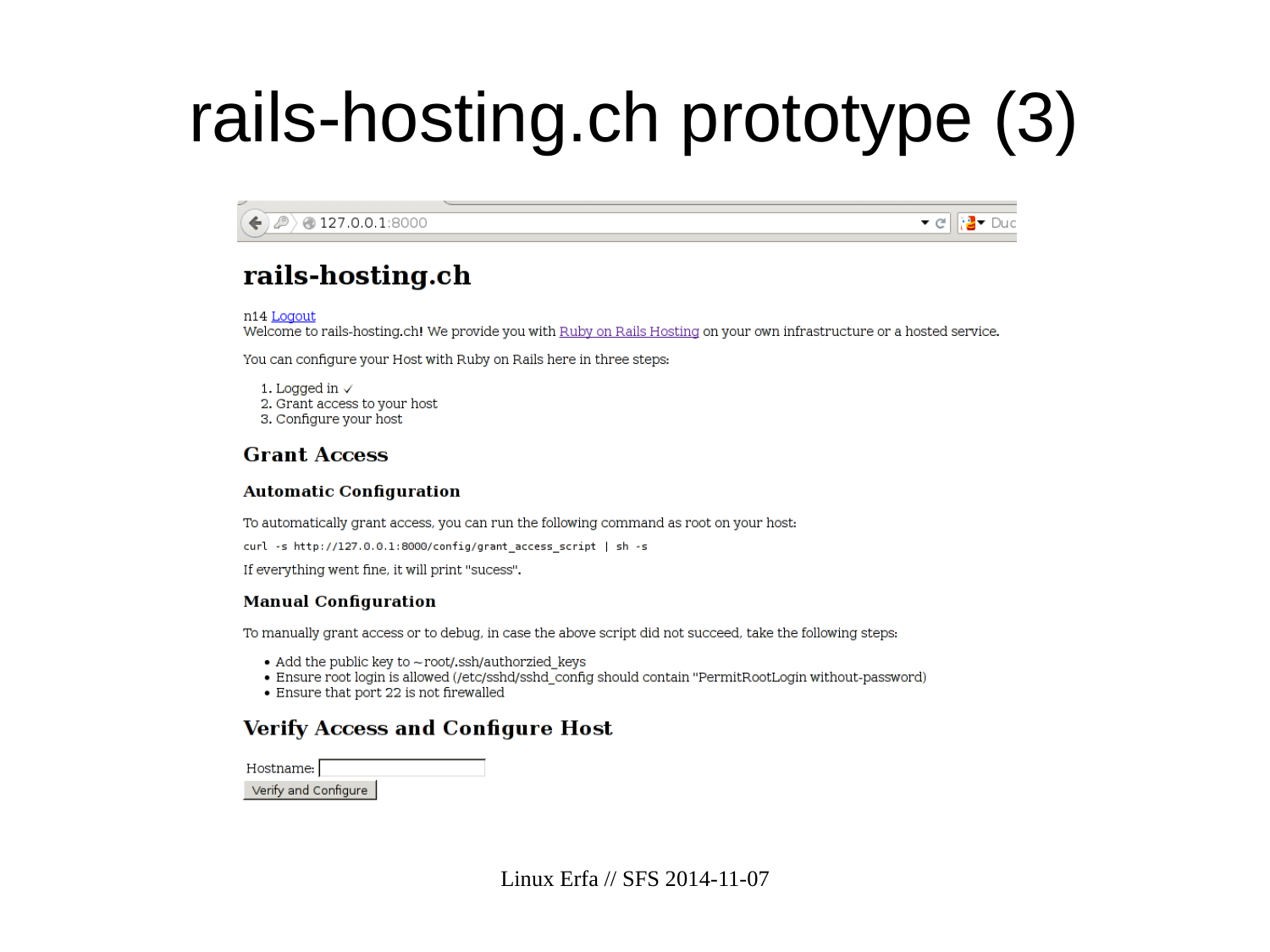# The future

- UI/UX Design (2014)
- Beta Tester phase (Q1 2015)
	- Contact me, if you want to join
- Go Live/Prod (Q2 2015)
- Scale out variant (Q3 2015)
- More services (Q4 2015)
	- Python/Django
	- Java/Jetty